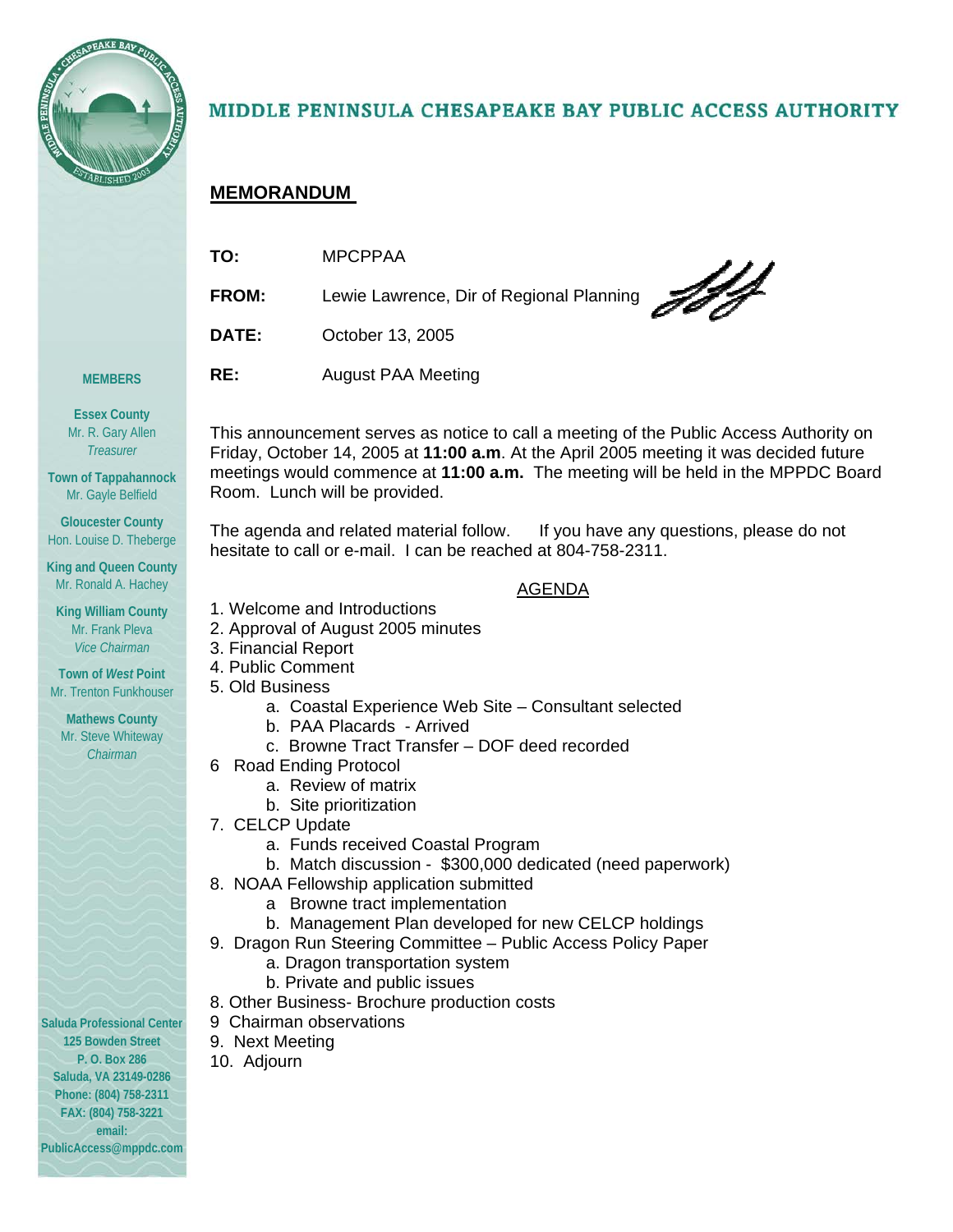#### **MIDDLE PENINSULA CHESAPEAKE BAY PUBLIC ACCESS AUTHORITY MINUTES**

### **August 12, 2005 Middle Peninsula Planning District Commission Saluda, Virginia**

### **1. Welcome and Introductions**

The Middle Peninsula Chesapeake Bay Public Access Authority held its meeting in the Middle Peninsula Planning District Commission Board Room in Saluda, Virginia, at 11:00 on August 12, 2005.

Vice Chairman Pleva called the meeting to order. Members and Alternates present were Vice Chairman, Frank Pleva, King William County Administrator; Treasurer, R. Gary Allen, Essex County Administrator; Ron Hachey, King and Queen County Administrator; and Trent Funkhouser, West Point Town Manager. Also present were Lewis Lawrence, Director of Regional Planning MPPDC; David Fuss, Program Director of Dragon Run Special Area Management Program MPPDC; Tom Brockenbrough, Regional Planner MPPDC; and Sara Stamp, Regional Planner MPPDC.

Vice Chairman Pleva welcomed everyone in attendance.

# **2. Approval of June Minutes**

Vice Chairman Pleva requested a motion to approve the June Minutes. Mr. Hachey moved that the Minutes be approved; Mr. Allen seconded the motion; motion carried by unanimous vote.

# **3. Treasurer's Report**

The Treasurer's Report was reviewed by Mr. Lawrence. There were no expenditures during the reporting period. There is still over \$33,000 remaining from the BFI fund for usage at the Browne Tract. Mr. Funkhouser moved to accept the Treasurer's Report; Mr. Allen seconded; motion carried by unanimous vote.

### **4. Public Comment**

There were no public comments.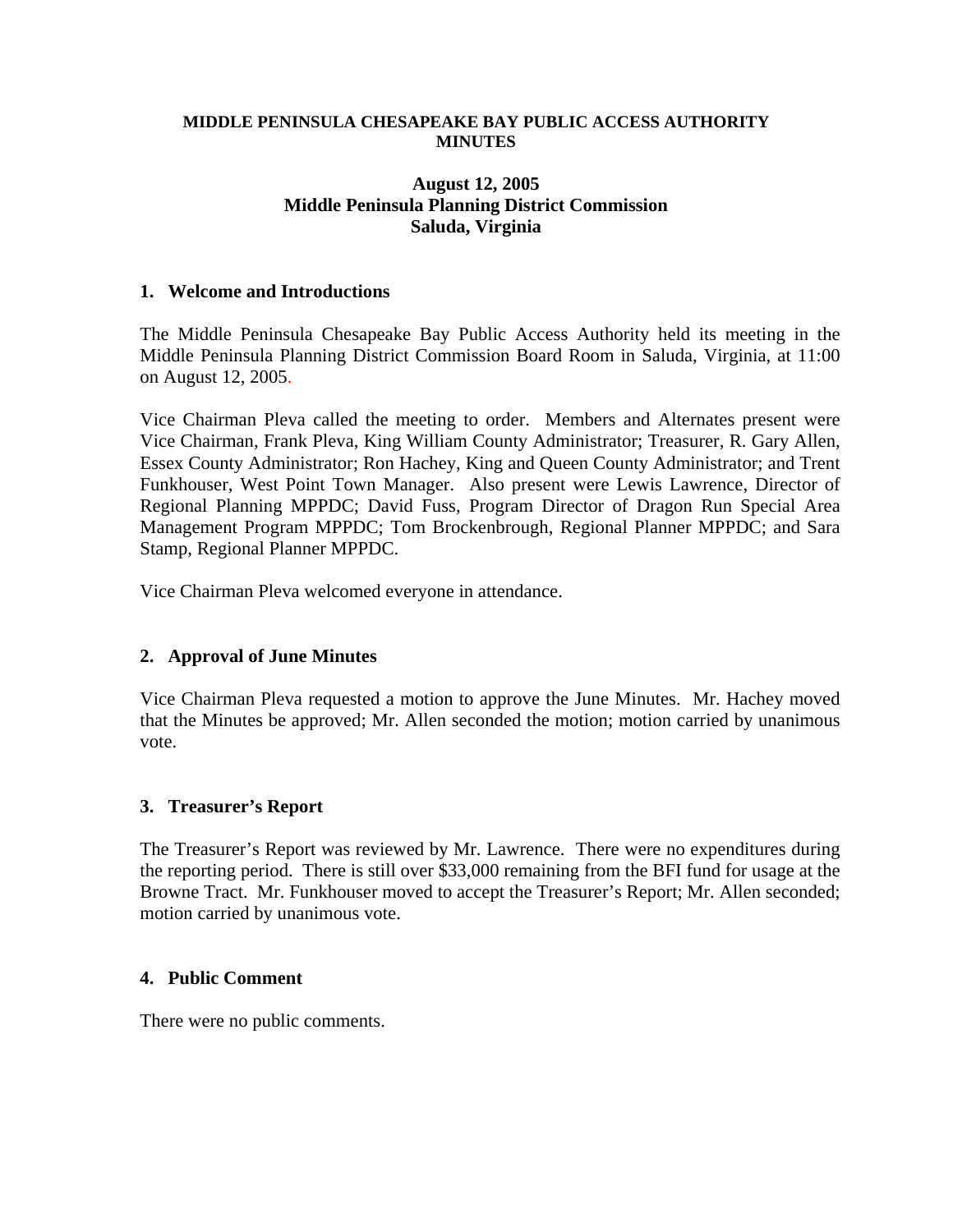### **5. Old Business**

Mr. Lawrence discussed the grant to research and transfer road ending sites from VDOT for public access. Member localities were to propose sites to be considered for transfer under the grant. Mathews has suggested Roanes Point Landing on the Piankatank River at the end of Route 630 which both the County and VDOT claim to own. Gloucester has proposed a site on Lower Guinea at the end of Route 653. Essex County has requested Ferry Landing on Piscataway Creek at Route 663 be considered. King and Queen County has suggested Chain Ferry Landing at the end of Route 605 on the Mattaponi River. Mr. Lawrence also suggested King and Queen and Essex Counties consider submitting Byrd's Bridge where Route 604 crosses Dragon Run near the Browne Tract. Mr. Lawrence will develop a matrix of the various sites and provide the information to the Authority at its October meeting in order that the list may be prioritized and the counsel can begin work on developing protocols for the transfers.

The MPPDC has received a grant in the amount of \$35,000 from the Virginia Coastal Zone Management Program to develop a Coastal Experience Web Site. The site will consist of a searchable web database to be used as a tourism tool to learn what opportunities a visitor can explore in the Middle Peninsula. Mr. Lawrence indicated the MPPDC would not have received the grant from VCZMP if it did not already have the Public Access Authority in place developing opportunities for those who visit the area and have access to the water.

The Authority was shown sample PAA placards to be placed at each Authority site to denote the boundaries for access. The placards will have reflective tape for increased visibility. Mr. Lawrence has requested estimates for producing the placards but has yet to receive any responses.

The Authority still owns the entire Browne Tract. The Department of Forestry has requested three signed deeds but none have yet been recorded. Mr. Allen indicated he had received an inquiry on zoning at the site as well as questions on the land use classification of the site and feels the deed will soon be put to record.

# **6. Public Access Authority Information Sheet**

Mr. Lawrence made a presentation to the MPPDC at their July meeting concerning activities of the Authority. As part of the presentation he developed an information sheet highlighting progress of the Authority as well as funds the Authority has been able to leverage for localities. The information sheet was provided for review and comment as it may possibly be used as an information tool for the member localities.

Some members questioned the inclusion of information for Middlesex County. Mr. Lawrence indicated that some of the funding received for projects such as the Multimodal Study benefited all the localities in the Middle Peninsula and not just members of the Authority. Other discussion focused on the regional funds. It was decided that both overmatched project funds and regional funds were confusing as they were MPPDC funds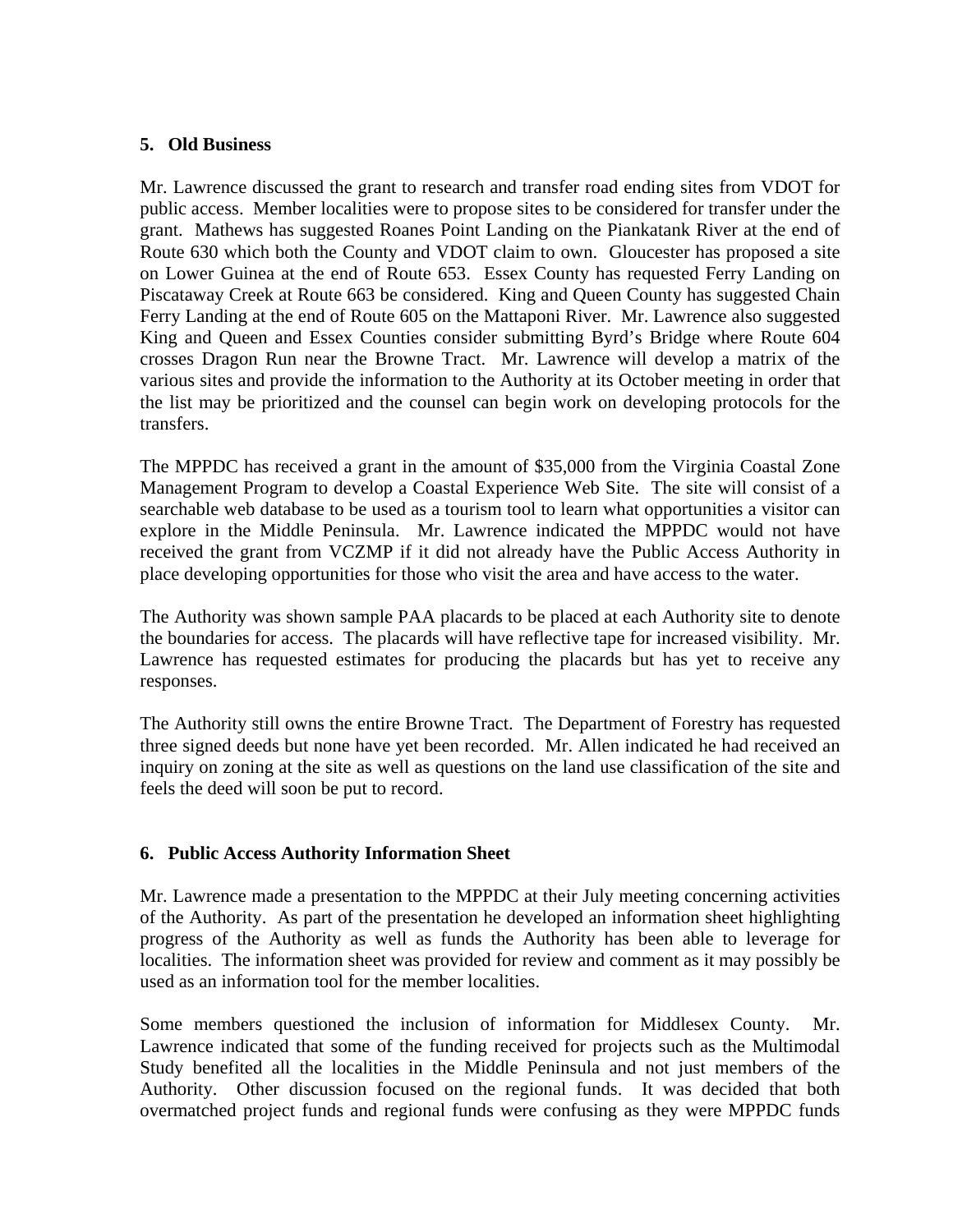and not funds of the Authority and should be left off of the sheet. The emphasis should be that no direct funds of member localities have been expended to leverage the over \$2.5 million which has been expended or committed for the members of the Authority. Members were asked to provide additional comments to Mr. Lawrence.

# **7. CELCP Update**

The Application to fund CELCP purchases has been forward to NOAA for the acquisition of five sites on Dragon Run. Some sites have already been sold to other buyers. NOAA will amend the application to allow other sites as they come onto the market for purchase.

An offer for the Spencer Tract was made in the amount of \$90,000, contingent on receiving a federal appraisal supporting a purchase of that amount. The seller wants \$150,000 for the property. The federal appraisal came in at \$70,000. The seller is having an independent appraisal completed with a federal stamp. The Authority will review the results of the new appraisal when it has been completed and consider further action.

Presently the Authority has \$300,000 to \$400,000 available in CELCP funding for properties not yet under consideration. Should the Spencer Tract not be acquired the amount may approach \$500,000. Discussion focused on developing strategies for acquiring additional properties. Advertisements should be placed in local papers as well as articles noting the availability of funds for purchases. Correspondence should be sent to local realtors and the local Commissioner of Revenues should be contacted. Criteria for consideration of properties for purchase should be those lands that have road access, are on Dragon Run, and within one of the member localities of the Authority.

# **8. Other Business**

Staff have discussed with Andy Lacatell of The Nature Conservancy potential access sites in Gloucester, King William, and Mathews and the possibility of obtaining a grant from the Virginia Land Conservation Foundation to assist with the cost of transferring properties. A bargain sale price on the properties may be used as match. An application workshop is being held by VCLF later this month and the application deadline is in September. The consensus of the Authority was to proceed with the application and to have staff attend the application workshop.

Mr. Pleva noted that Sandy Point is being transferred to the Department of Forestry. There is no access to the Mattaponi in King William between Walkerton and West Point. Many of the informal landings and ramps in area the have disappeared from use. It was suggested to have someone from the Virginia Department of Forestry at the October meeting of the Authority to discuss a recreational plan for the site.

Mr. Lawrence showed the Authority the sign to be installed at the New Point Comfort Lighthouse.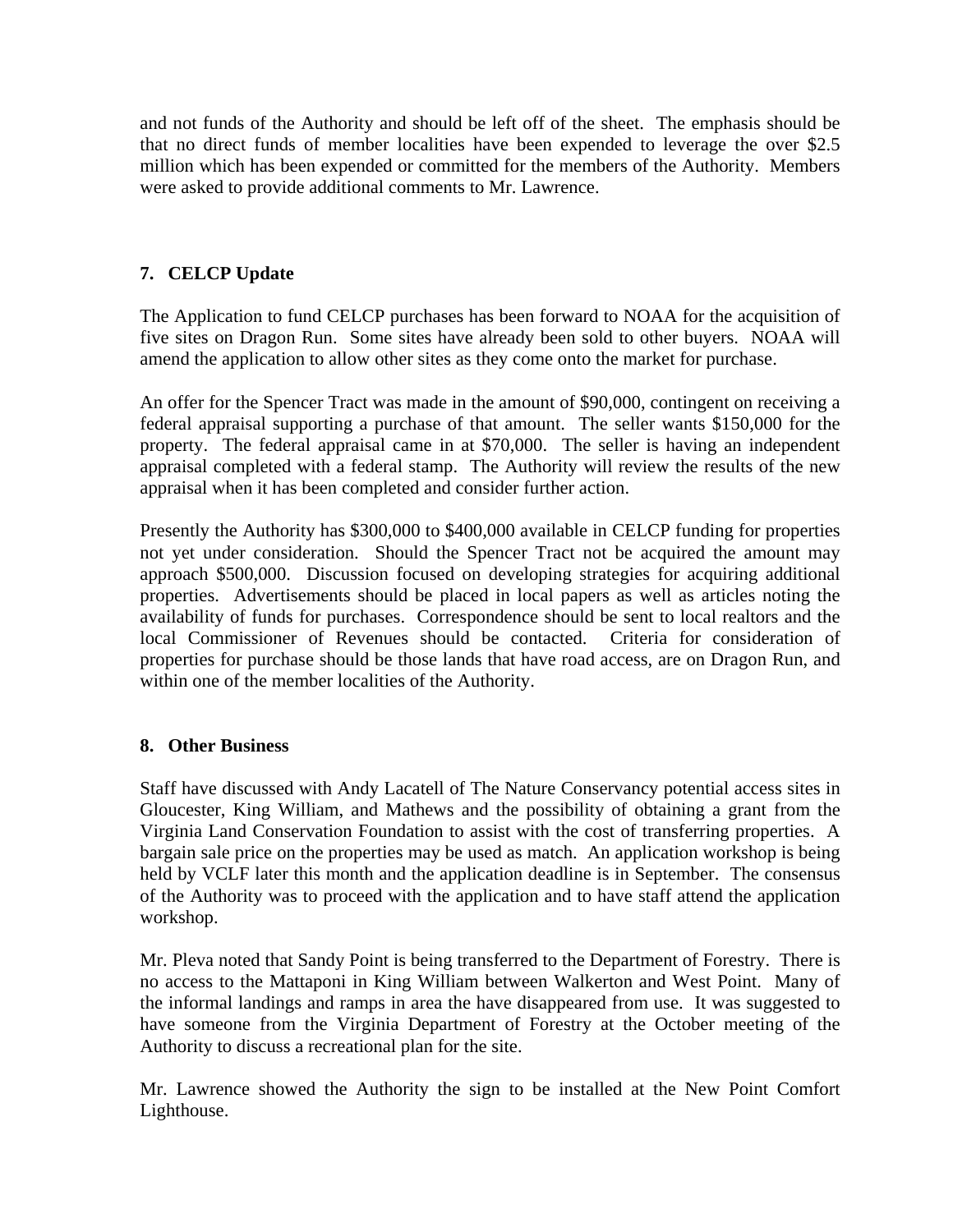# **9. Chairman's Observations**

Vice Chairman Pleva elected not to comment at this time.

# **10. Next Meeting**

The next meeting of the Middle Peninsula Chesapeake Bay Public Access Authority will be October 14, 2005 at 11:00 a.m.

# **11. Adjourn**

Mr. Allen motioned to adjourn, Mr. Funkhouser seconded; meeting adjourned.

Frank Pleva, Vice Chairman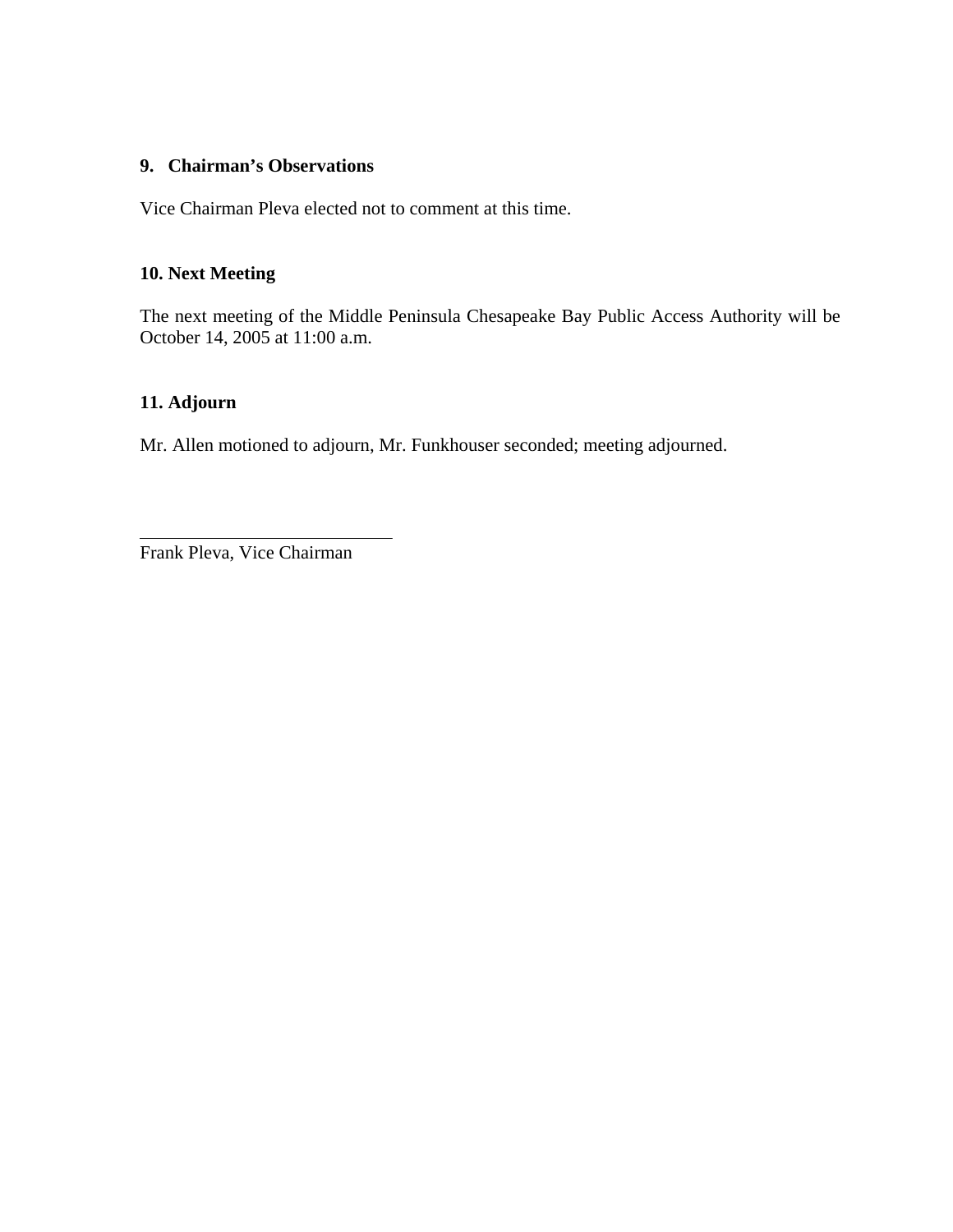# **Revenue and Expenditure Report by Project**

| <b>Middle Peninsula Planning District Commission</b><br>2006<br><b>Fiscal Year:</b><br>Period 07/01/05 to 10/31/05 |                                 |                                       |                                           |                   |                |            | Run Date:<br>Run Time:<br>Page $-1$ of 1 |                     | 10/13/2005<br>10:26:37 am |  |
|--------------------------------------------------------------------------------------------------------------------|---------------------------------|---------------------------------------|-------------------------------------------|-------------------|----------------|------------|------------------------------------------|---------------------|---------------------------|--|
|                                                                                                                    |                                 | <b>Project Code &amp; Description</b> | <b>Budget</b>                             | <b>Prior Year</b> | <b>Current</b> | <b>YTD</b> | Proj Tot                                 | Un/Ovr              | $%$ Bud                   |  |
|                                                                                                                    | <b>32001</b><br><b>Revenues</b> | <b>PAA Brown /BFI</b>                 | <b>Project Period</b><br>07/31/2004<br>to |                   | 06/30/2010     |            |                                          |                     |                           |  |
|                                                                                                                    | 44010                           | <b>MPLT/BFI Award</b>                 | 37,500.00                                 | 2,528.65          | 34,971.35      | 34,971.35  | 37,500.00                                |                     | 0.00 100.00%              |  |
|                                                                                                                    | 44900                           | Miscellaneous Income                  | 0.00                                      | 1,661.00          | 0.00           | 0.00       | 1,661.00                                 | $-1,661.00$         | 0.00%                     |  |
|                                                                                                                    |                                 | Revenues                              | 37,500.00                                 | 4,189.65          | 34,971.35      | 34,971.35  | 39,161.00                                | $-1,661.00$ 104.43% |                           |  |
|                                                                                                                    | <b>Expenses</b>                 |                                       |                                           |                   |                |            |                                          |                     |                           |  |
|                                                                                                                    | 54500                           | Lodging/Staff Expens                  | 0.00                                      | 686.65            | 0.00           | 0.00       | 686.65                                   | $-686.65$ 0.00%     |                           |  |
|                                                                                                                    | 56400                           | Consulting/Contractura                | 35,575.00                                 | 0.00              | 0.00           | 0.00       | 0.00                                     | 35,575.00 0.00%     |                           |  |
|                                                                                                                    | 57400                           | Public Officials Insura               | 1,925.00                                  | 3,503.00          | 0.00           | 0.00       | 3,503.00                                 | -1,578.00 181.97%   |                           |  |
| Expenses<br>Project Revenues:<br>Project Expenses:                                                                 |                                 |                                       | 37,500.00                                 | 4,189.65          | 0.00           | 0.00       | 4,189.65                                 | 33,310.35 11.17%    |                           |  |
|                                                                                                                    |                                 |                                       | 37,500.00                                 | 4,189.65          | 34,971.35      | 34,971.35  | 39,161.00                                | $-1,661.00$ 104.43% |                           |  |
|                                                                                                                    |                                 |                                       | 37,500.00                                 | 4,189.65          | 0.00           | 0.00       | 4,189.65                                 | 33,310.35 11.17%    |                           |  |
|                                                                                                                    |                                 | Project Balance:                      | 0.00                                      | 0.00              | 34,971.35      | 34,971.35  | 34,971.35                                |                     |                           |  |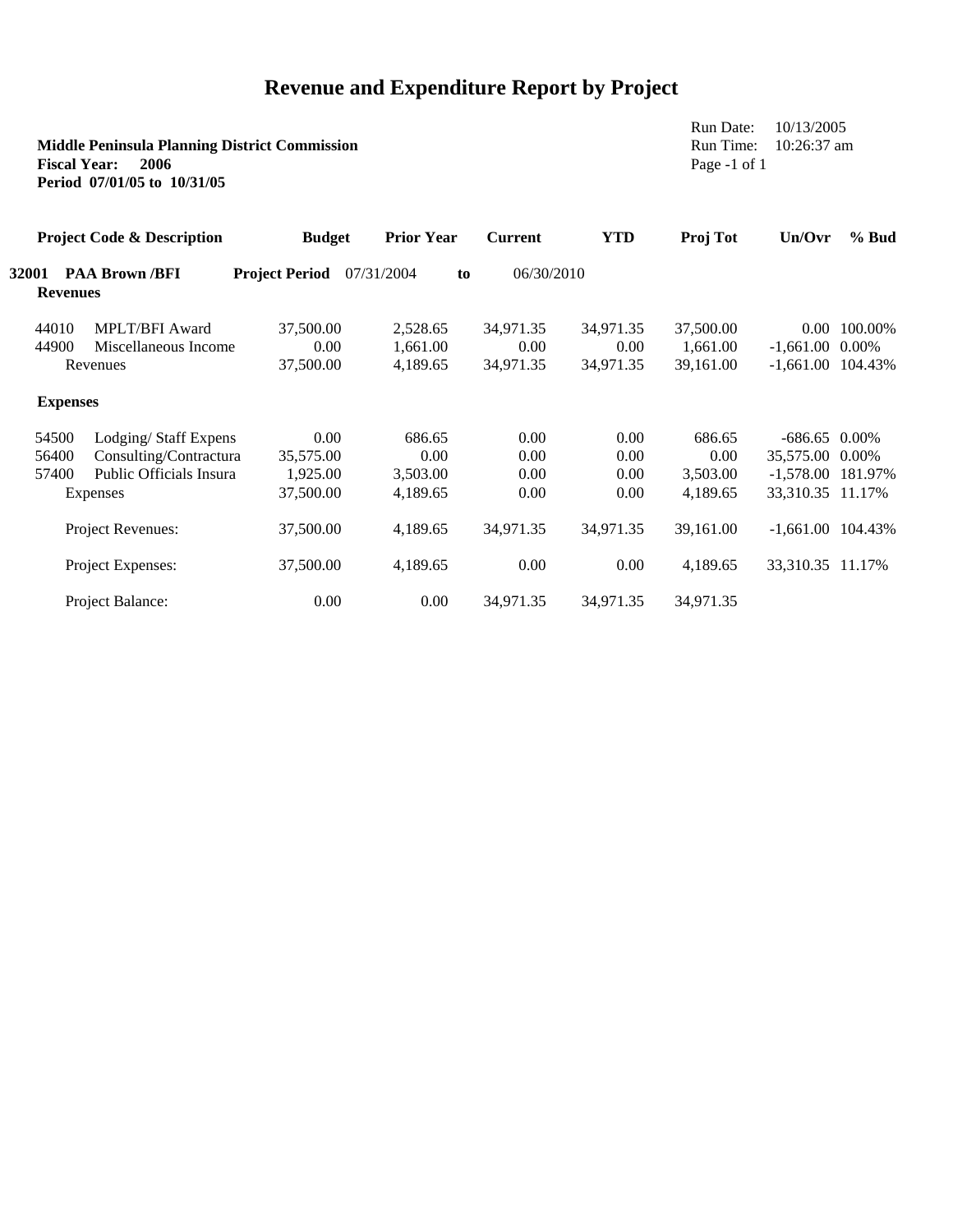# **Opening the Door to Virginia's Coastal Resources**  *A Coastal-Zone Wide and Regional Perspective on Public Access Needs*





*Submitted by:*  Virginia Coastal Zone Management Program Department of Environmental Quality 629 East Main Street Richmond, Virginia 23219



\_\_\_\_\_\_\_\_\_\_\_\_\_\_\_\_\_\_\_\_\_\_\_\_\_\_\_\_\_\_\_\_\_\_\_\_ Laura B. McKay, Coastal Program Manager

In partnership with:



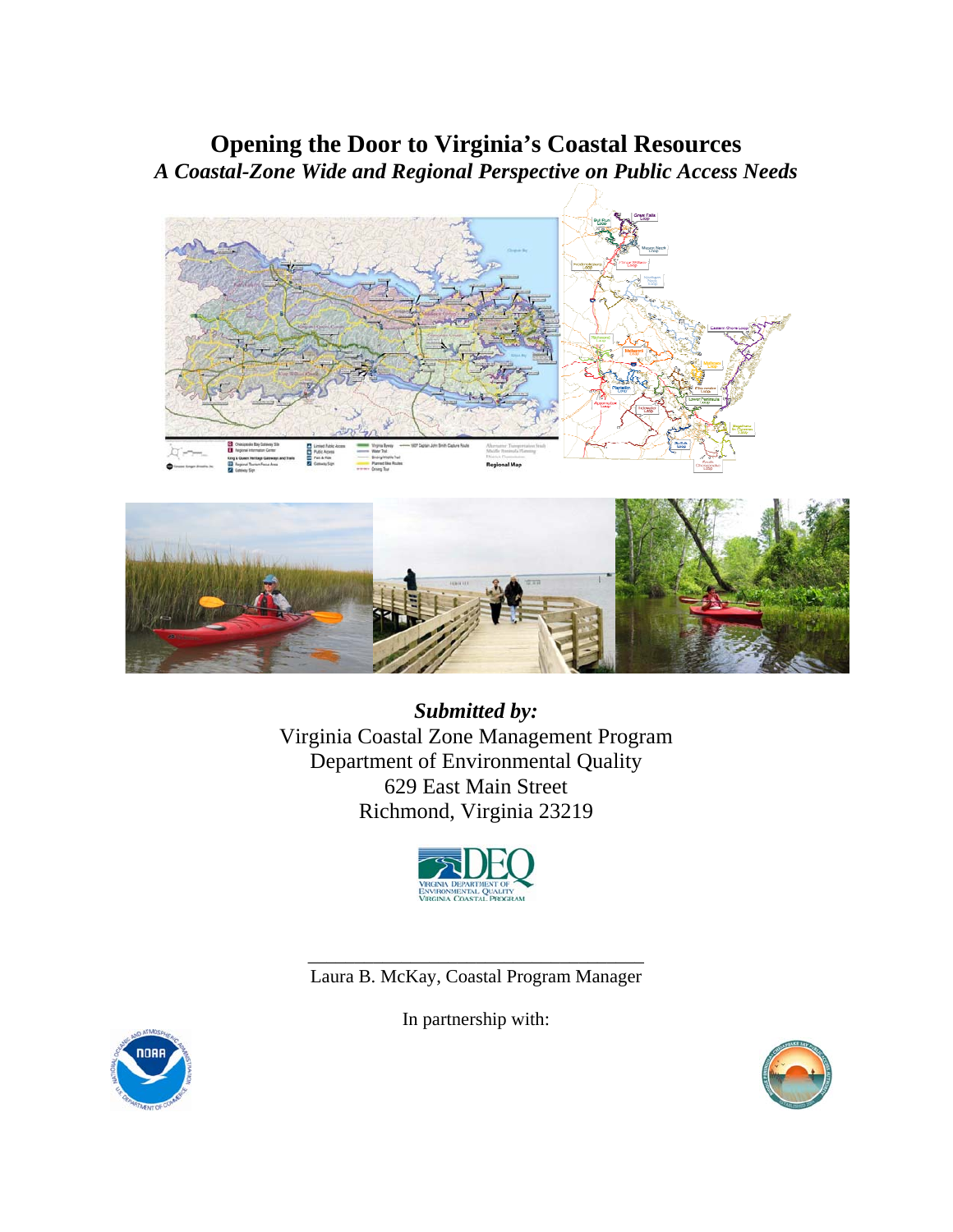## **Section 1: Background/Introduction**

Virginia's beaches, fishing piers, lighthouses, boat ramps, canoe and kayak trails, greenways and natural areas are all critical to providing meaningful public access opportunities and to supporting the coastal economy. Virginians have repeatedly supported programs to enhance public access, open space and nature-based tourism activities.

Defined by the boundaries of counties, cities and towns adjacent to tidal waters of the Commonwealth, Virginia's coastal zone covers 8,800 square miles or approximately one quarter of the state. According to recent measurements, the interface between open water and land in the coastal zone extends along more than 10,000 miles of tidal shoreline. Land in the coastal plain extends from the flat sandy soils of the Eastern Shore and southeastern Virginia, to the gently rolling forests and farmlands of the Peninsula, Middle Peninsula and Northern Neck.

In this tremendously diverse coastal area, only 1% of the shoreline is publicly owned so providing the residents of Virginia, and its visitors, with sufficient access to our natural resources is challenging. It is important not only to provide points of access, through public land ownership but to give the public meaningful coastal experiences that draw upon the Commonwealth's maritime heritage and natural wonder.

The 2002 Virginia Outdoors Plan and the 2005 Virginia Coastal Zone Management Program Section 309 Needs Assessment both identified several issues related to public access planning in the Commonwealth that need improvement.

 a. Acquisition – Use conflicts, habitat protection needs and issues relating to underserved populations can all be addressed partially through acquisition of additional sites. For example, through the Chesapeake 2000 Agreement, Virginia has committed to provide 60 new access points by 2010. In addition, the Virginia Outdoors Plan generally identifies new public access needs of specific *types* throughout Virginia.

 b. Maintenance and Management of Existing Holdings – With tight state budgets, government entities often lack the necessary resources and staff to manage current holdings. Grant programs often provide significant funding for land acquisition, but few provide for costs associated with management of education about the acquisition. Similarly, the implementation of well designed management plans for these sites (i.e. facility improvements, habitat restoration etc.) does not always occur due to lack of funding.

c. Public Information – Virginia has hundreds of public access areas and places to take in the beauty of the coastal zone. Easily-accessible, comprehensive guides that feature these areas are still lacking. The guides produced for the public have focused on a single type of use (i.e. hiking guides) or have been very general (i.e. natural area designations on a paper map).

Working with the Virginia Coastal Zone Management Program and its extensive network of partners, this project is designed to address public access information needs throughout the coastal zone and to also work on specific regional issues of acquisition and management. This project will provide the NOAA Coastal Management Fellow with exposure to the many natural resource, economic development and tourism agencies in Virginia in developing strategies to improve our current public access programs. One of the main goals of the Virginia Coastal Zone Management Program is to coordinate activities that cut across traditional agency jurisdictions and to promote both environmentally and economically sustainable practices. Enhancement of public access sites,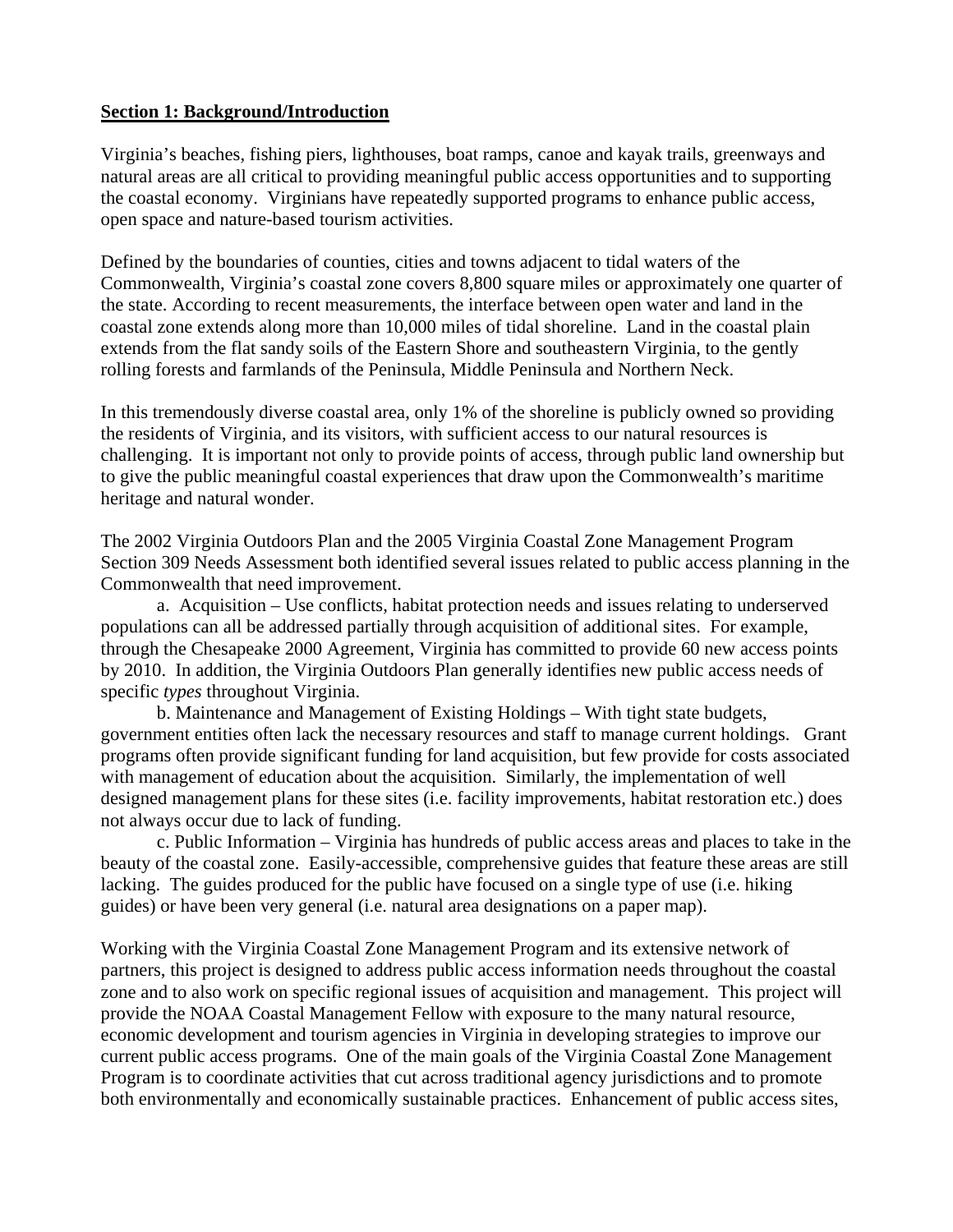management programs and resources is a perfect example of how Virginia's Coastal Zone Management Program can work to serve the Commonwealth.

# **Section 2. Goals and Objectives of this Project**

This project has been designed as two parts, with each addressing a different public access issue. One part of the project will be primarily working at the state level to improve public access information resources and encourage nature-based tourism. The second part of the project is working directly with a regional entity dedicated to the acquisition and management of specific public access sites.

Throughout this project the Fellow will have the opportunity to work with the coastal program network of partners (11 state agencies, 8 regional commissions and 88 localities).

The objectives under each goal are listed in order of the Program's priorities. For example, under Goal #1, it is our top priority that Objective #1 be completed, then Objective #2 and as the project proceeds, we can evaluate the feasibility of achieving Objectives #3.

- Goal 1: Improve public access information availability for Virginia's coastal zone.
	- Objective 1: Assimilate information from local, state, regional and federal sources on what public access is currently available (by type of site, intended uses etc.)
		- Objective 2: Expand a pilot project to create a coastal zone wide Coastal Experience webbased tool.
		- Objective 3: Provide staff support as needed to organizations involved in Public Access in Virginia
- Goal 2. Develop and implement public access standards in the Middle Peninsula
	- Objective 1: Implement the management plan for the Middle Peninsula Chesapeake Bay Public Access Authority's first acquisition (130 acre site).
	- Objective 2: Develop acquisition methodology targeting neglected public landings and other sites for inclusion in the Regional Public Access Master Plan.
	- Objective 3: Develop access standards for the Middle Peninsula of Virginia that address types of access, density, uses and management.

# **Sections 3 and 4. Project Description/Milestones and Outcomes**

In August 2006, the Fellow will meet with project partners for both tasks to get oriented, confirm timetables, discuss work programs and to lay out project responsibilities.

# **A. IMPROVE PUBLIC ACCESS INFORMATION AVAILABILITY FOR VIRGINIA'S COASTAL ZONE.**

Several state agencies, regional authorities, local governments and NGOs are involved in public access, open space and land conservation efforts in Virginia. As technological capabilities increase, many of these organizations are also beginning to develop online guides to their sites. While these efforts are substantial and should not be duplicated, each organization's focus is often specific to their particular mission and needs. A comprehensive guide to public access and coastal experiences is still needed. The purpose of collecting this information is not only to inform management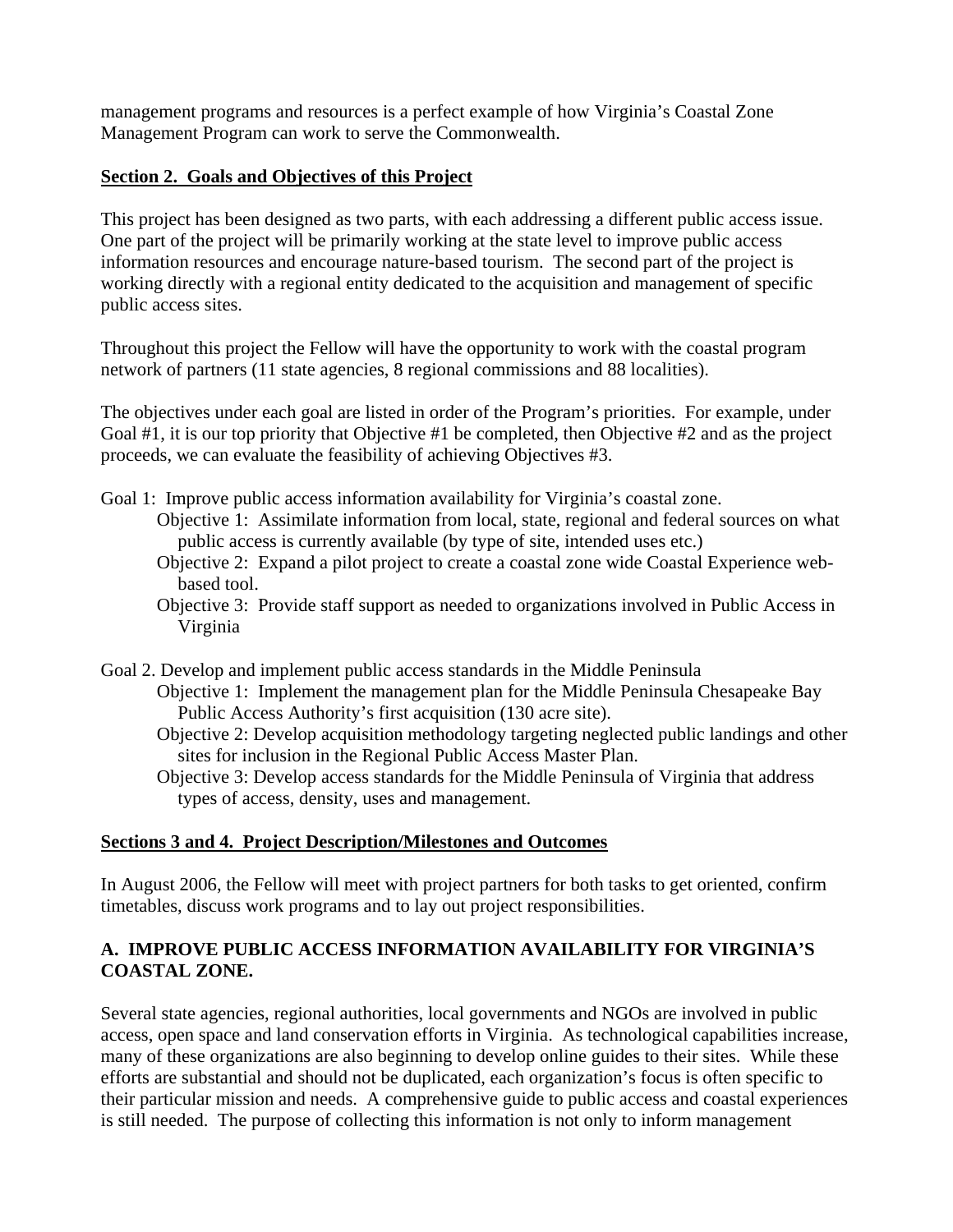decisions and planning efforts at the local, state and regional level but to promote tourism to our wide array of coastal communities. Throughout this entire project, stakeholders in the coastal program network and beyond will be consulted for guidance on development of these tools.

*Objective 1: Assimilate information from local, state, regional and federal sources on what public access is currently available (by type of site, intended uses etc.)* The Virginia Coastal Zone Management Program, beginning in 2005, is required by NOAA to report of the number of shoreline access sites, recreational boat access sites and other natural/cultural sites. While there are a number of state agencies and regional entities that currently "track" public access (i.e. number of boat ramps, number of new fishing piers), the data is often inconsistent and difficult to obtain. Working with partner agencies, the Fellow will determine what information is currently available on publicly owned access sites and categorize those sites. During this process the Fellow will need to address policy-based issues such as: what is a public site? What characteristics should a site have in order to be counted as providing adequate access?

October 2006 – Assist staff with the collection of Public Access data for the October 2006 report to NOAA.

December 2006 –Inventory existing and planned databases of public access information March 2007 – Determine additional information needs of project partners

- April 2007 Develop an estimate of costs (in staff time and resources) to collect any missing information.
- September 2007 Working with an advisory committee develop practical standards and definitions of public access sites to be tracked and reported to NOAA.
- October 2007 Collect and report Public Access data to NOAA for the period October 2006-September 2007.

*Objective 2: Expand a pilot project to create a coastal zone wide Coastal Experience web-based tool.* In an effort to address the lack of easily accessible, web-based public access information, the Virginia Coastal Zone Management Program is undertaking a pilot project in 2005 with the Middle Peninsula Planning District Commission to develop a Coastal Experience web-based trip planning tool. It will be the responsibility of the Fellow to take Coastal Experience tool developed through the pilot and expand it to a coastal zone wide application. In addition to traditional public access sites, this tool will include sites that exemplify a "coastal experience". (e.g. working waterfronts, local seafood restaurant and historic coastal towns, water trails etc).

- January 2007 Begin working with regions outside the pilot area on the concept of developing this tool (demonstrating its capabilities, assessing their needs, concerns, information availability)
- March 2007– Complete an inventory of existing and planned databases of "coastal experience" information

August 2007 – Working with partners from regions outside the pilot area, collect additional information on "coastal experience" sites and begin to populate the tool (ongoing). October 2007 – Determine the best place for the tool to be housed and maintained February 2008 – Develop an outreach and marketing strategy for this new database July 2008 – Complete presentations and outreach activities to promote this new tool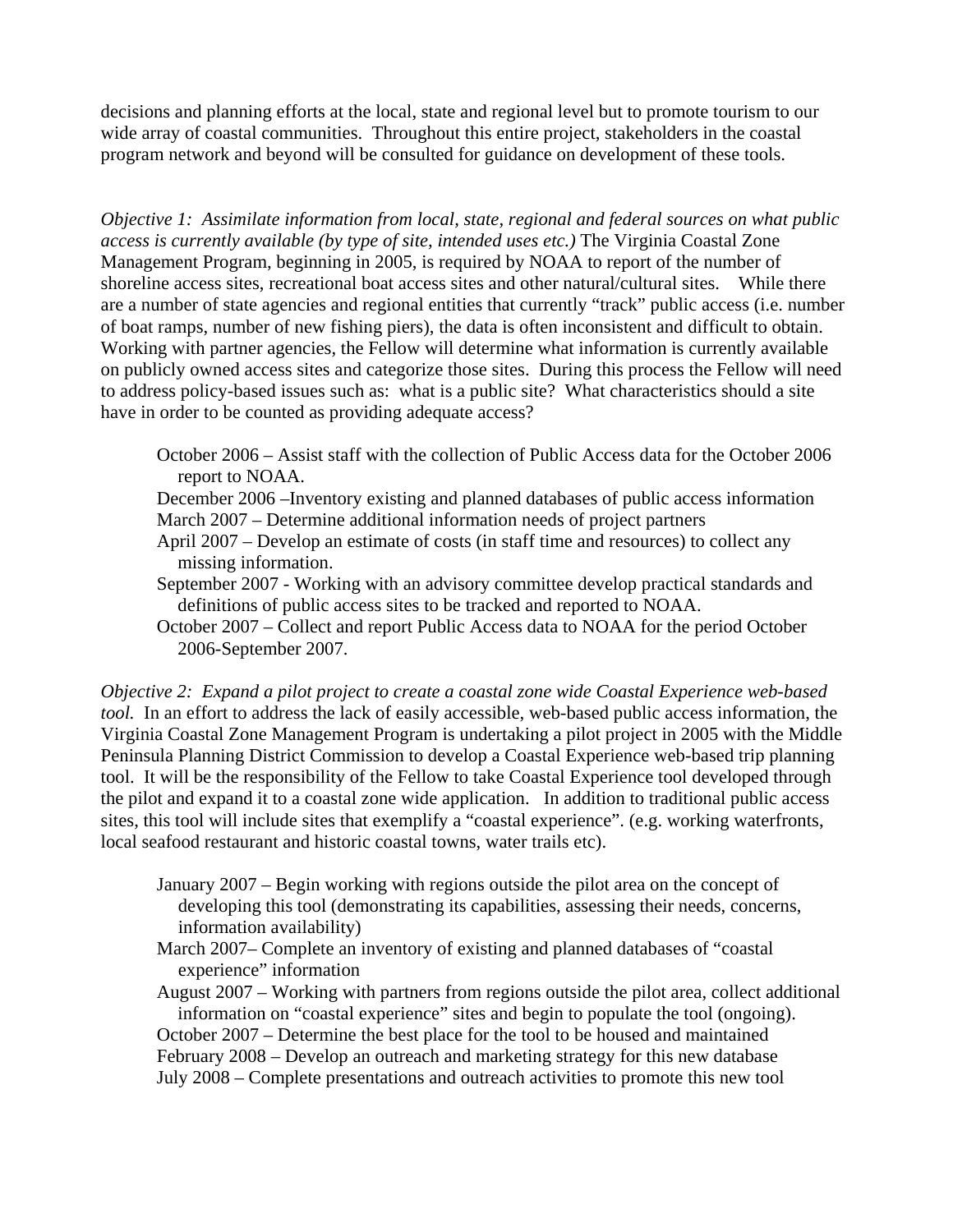*Objective 3: Provide staff support as needed to organizations involved in Public Access in Virginia.* There are several state agencies (Department of Conservation and Recreation, Department of Game and Inland Fisheries, Marine Resources Commission and the Virginia Tourism Corporation) that are all involved in some aspect of public access planning, acquisition and management. In addition, in the last 3 years, two single-purpose regional authorities to deal with public access have been created: the Middle Peninsula Chesapeake Bay Public Access Authority and the Northern Neck Chesapeake Bay Public Access Authority. There is a need for coordination across these agencies as well as project specific assistance. The Fellow will provide support to these organizations on an as needed basis. Specific projects could include: assisting agencies with the completion of the Virginia Outdoors Plan and other planning documents, assisting the newly created Northern Neck Chesapeake Bay Public Access Authority with site specific acquisitions or management plans.

# **B. DEVELOP AND IMPLEMENT PUBLIC ACCESS STANDARDS IN THE MIDDLE PENINSULA**

The Middle Peninsula of Virginia comprises 6 counties and 3 towns nestled between the Rappahannock and York Rivers. Mobjack Bay, the guinea marshes and the Dragon Run exemplify this area's vast natural resources and water dependent culture. Much of the public access to the water in this region has been provided informally through neglected public landings and road terminus points, many having served previously as steamboat landings. As population and need increase in Virginia, it is necessary to create a more formal network of public access throughout the region.

With Coastal Program funding assistance, the Middle Peninsula Planning District Commission has taken a very innovative and unique approach to addressing their public access needs. In 2003, the Middle Peninsula Chesapeake Bay Public Access Authority (PAA), a new regional governmental entity, was created for the sole purpose of addressing public access issues in its member localities.

The Authority members recognize that shorelines are high priority natural areas and that, as population density increases, it is critical that they set aside recreational access sites for all types of recreational activities, such as birding, hunting, fishing, boating, picnicking and sight seeing. These activities are important to both the economy and to the citizens of the Commonwealth.

A key component for this part of the project will be to identify opportunities to leverage additional resources to support these objectives and future activities of the PAA.

*Objective 1: Implement the management plan for the Public Access Authority's first acquisition (130 acre site).* In December 2003, the Public Access Authority acquired the 130 acre Browne tract using Coastal Program funds. As part of the acquisition requirement, a Browne tract management plan has been produced. All of the recommendations (e.g. trail development) are in need of implementation. The Authority is prepared to offer up to \$30,000 for leverage for implementation activities.

May 2006 - Develop implementation strategy to determine which activities should be undertaken first (e.g. habitat restoration, trail development and parking improvements). July 2006 - Develop a timeline and budget for implementing the strategy.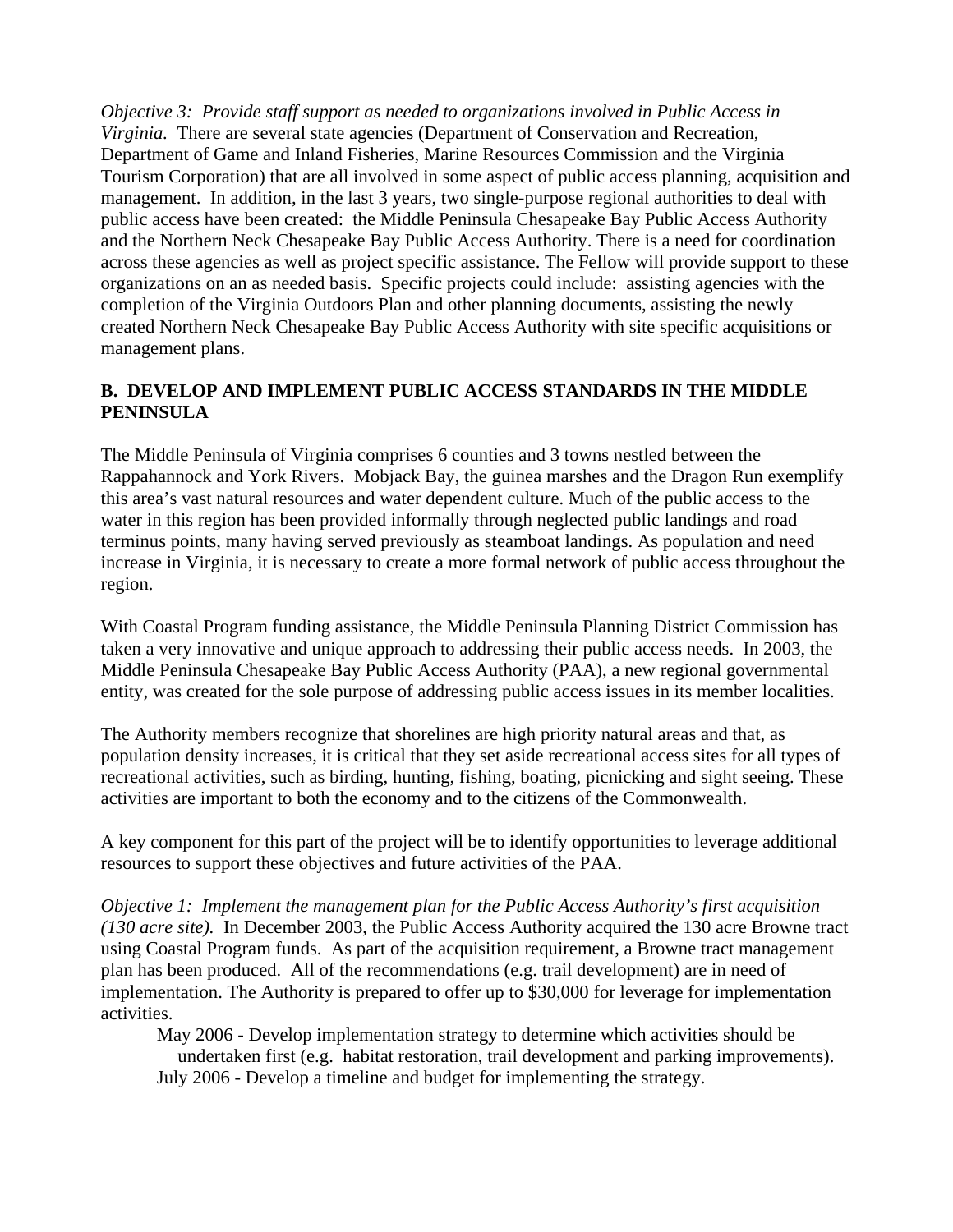July 2007 - Develop a final report to be distributed to Middle Peninsula Chesapeake Bay Public Access Authority documenting implementation successes and failures and future directions.

*Objective 2: Develop acquisition methodology targeting neglected public landings and other sites for inclusion in the Regional Public Access Master Plan.* Prior to the 1930s, most commerce in the Middle Peninsula used a network of steamboat landings. The Virginia Department of Transportation (VDOT) owned and managed all this access, however, with changes in the transportation structure these steamboat landing are no longer used. VDOT still owns these terminus points but no longer actively manages them. This effort seeks to reclaim key neglected public landings for local public access use. This process will be complex. Hundreds of potential sites have already been inventoried with Coastal Program funding. Administration and oversight of the reacquisition process will include right-of-way determination, functionality determination and development of conceptual use plan for inclusion in the Authority's Public Access Master Plan.

- December 2005 -Develop prioritization methodology for key neglected public landings for local public access use.
- February 2006-Establish a steering committee to facilitate the active management of sites and to streamline the bureaucratic process.
- June 2006 -Work with the members of the Middle Peninsula Chesapeake Bay Public Access Authority to develop a hierarchy of use for sites to determine appropriate use. Issues to consider include proximity to existing access sites, usage type and levels at existing sites, anticipated future demand, future land use, transportation and other planning issues. July 2006 – Establish the process for management of neglected public landings.

September 2006 – Develop an anticipated acquisition cost estimate and timeline

October 2006-July 2007 – Initiate management process for sites and update the PAA Board regularly on the status of each project.

*Objective 3: Develop access standards for the Middle Peninsula of Virginia that address types of access, density, uses and management.* In developing access standards for the Middle Peninsula topics such as the type of users, use restrictions, appropriate fee systems, public service provisions, parking requirements should be addressed. These standards should also address whether access should be: **Geographic Based** (i.e. regional, local, or community sites); **Use Based** (i.e. boating with trailer, paddling- car top limited parking, paddling – car top no parking, walking and birding limited parking or walking and birding no parking); **Natural Feature Based** (i.e. tidal marshes, freshwater); or **Density and Infrastructure Based** (i.e. access site every "X" miles of road, access site every "X" miles of shoreline or access site based on diversity of opportunities).

January 2006 – Present draft access standards to the Access Authority Board of Directors March 2006 – Finalize access standards serving the Middle Peninsula Region

# **Section 5. Fellow Mentoring**

The Fellow will be housed with the Virginia Coastal Zone Management Program at the Department of Environmental Quality in Richmond under the direct supervision of the Coastal Program Manager, Laura McKay. Julie Bixby, Coastal Program Planner, will provide primary mentoring for this project.

The Fellow will have open access to all six Coastal Program staff on a daily basis. Specialties within the program range widely from policy, planning and project management to outreach and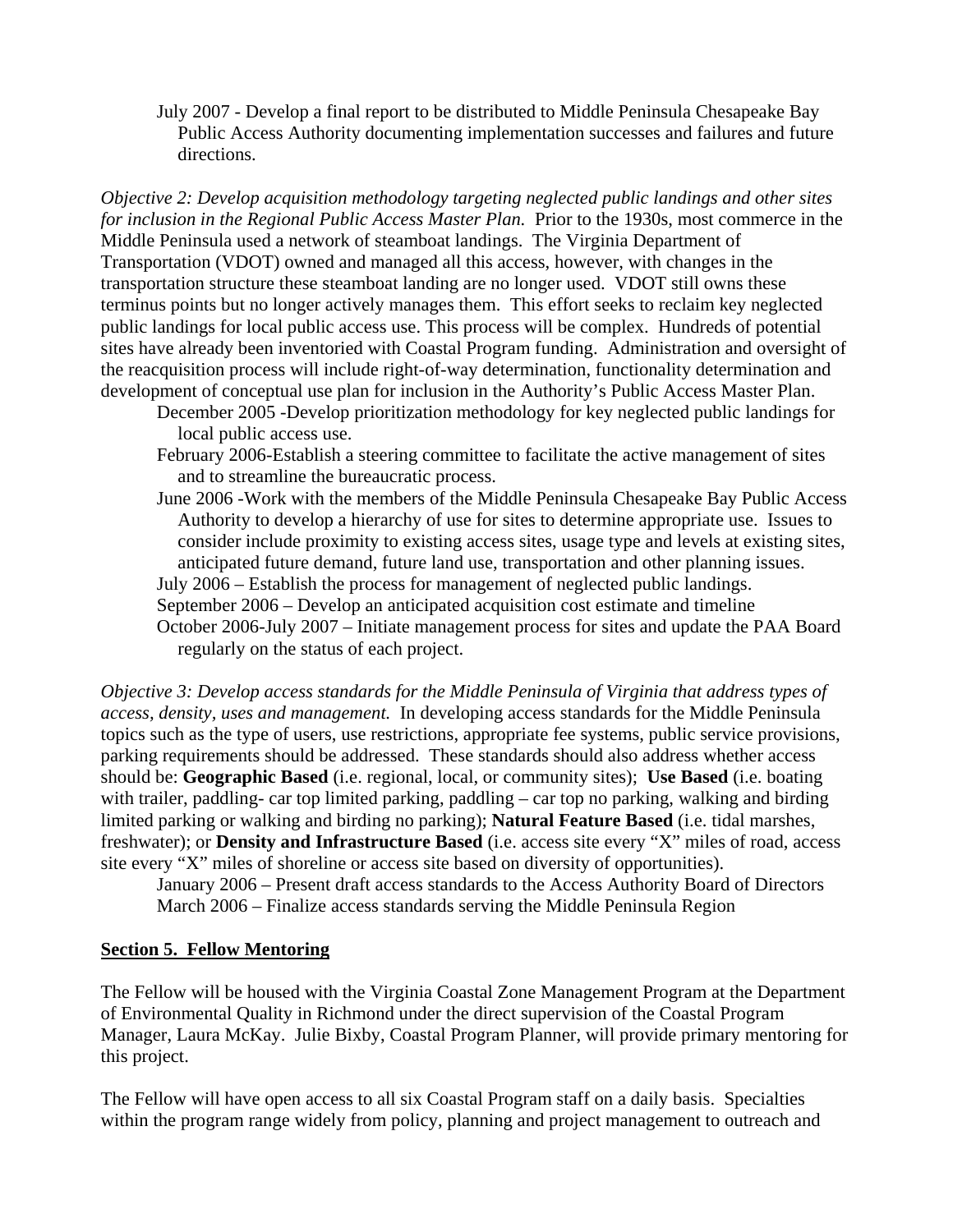GIS/Access database applications. There are also significant resources within the Department of Environmental Quality that can assist the Fellow in technical development (GIS applications, Arc IMS, web development). There are funds available to provide additional technical training opportunities throughout this project, if needed.

In addition to expertise within the Coastal Program itself, the Fellow will work closely with representatives of other natural resource, public access, tourism and economic development agencies in Virginia. Members of the Virginia Coastal Policy Team (32 members and alternates) will be available to the Fellow throughout this project for assistance and guidance.

Lewis Lawrence, Director of Regional Planning at the Middle Peninsula Planning District Commission in Saluda, VA, will provide mentoring to the Fellow to achieve Goal 2. The Public Access Authority Board members, county administrators and town managers of the member jurisdictions, will also be available to provide guidance and feedback on the project. The Middle Peninsula Planning District Commission has strong ties in the region to citizens, businesses, economic development partnerships, tourism councils and planning organizations. The full extent of these resources will be available to the Fellow in pursuing this project.

# **Section 6. Project Partners**

There are several entities and agencies in Virginia whose efforts support the improvement of public access in the Commonwealth. While this project will be coordinated with many groups, below is a brief description of a few of the major players.

# *Virginia Coastal Zone Management Program*

The Virginia Coastal Zone Management Program's mission (at the Department of Environmental Quality) is to protect and restore the Commonwealth's coastal ecosystems while also strengthening the coastal economy. Specifically, Goal #6 of the Program's Executive Order is "To promote sustainable ecotourism and to increase public access compatible with resource protection goals." With the cooperation of the agencies and localities that comprise the Virginia Coastal Zone Management Program network, cross–cutting issues can be addressed comprehensively. The Coastal Zone Management Program has funded land acquisition, developed management plans, constructed access sites and is currently supporting several efforts to improve coastal management information availability. For more information, http://www.deq.virginia.gov/coastal/whatnew.html

# *Middle Peninsula Chesapeake Bay Public Access Authority (MPCBPAA)*

The MPCBPAA is focusing comprehensively on public access issues on a regional basis by:

(1) Identifying land, either owned by the Commonwealth or private holdings, that can be secured for use by the general public as a public access site;

(2) Researching and determining ownership of all identified sites;

(3) Determining appropriate public use levels of identified access sites;

(4) Developing appropriate mechanisms for transferring title of Commonwealth or private holdings to the Authority;

(5) Developing appropriate acquisition and site management plans for public access usage;

(6) Determining which holdings should be sold to advance the mission of the Authority. For more information, http://www.mppdc.com/project/access.shtml

*Department of Conservation and Recreation (DCR)*